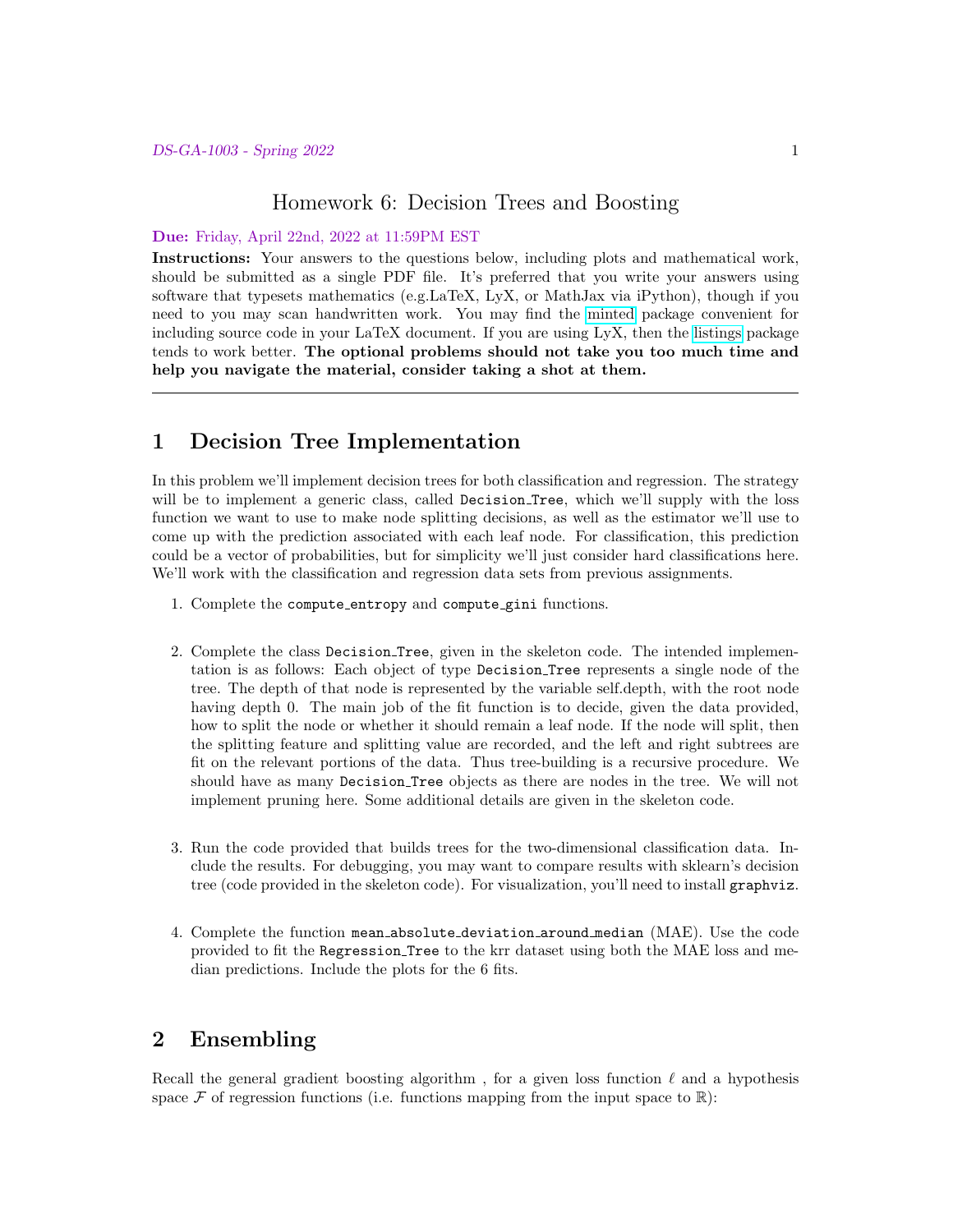- 0: Initialize  $f_0(x) = 0$ .
- 1: For  $m = 1$  to M:
	- (a) Compute:

$$
\mathbf{g}_m = \left(\frac{\partial}{\partial f_{m-1}(x_j)} \sum_{i=1}^n \ell(y_i, f_{m-1}(x_i))\right)_{j=1}^n
$$

(b) Fit regression model to  $-\mathbf{g}_m$ :

$$
h_m = \underset{h \in \mathcal{F}}{\arg \min} \sum_{i=1}^{n} ((-\mathbf{g}_m)_i - h(x_i))^2.
$$

(c) Choose fixed step size  $\nu_m = \nu \in (0, 1]$ , or take

$$
\nu_m = \argmin_{\nu > 0} \sum_{i=1}^n \ell(y_i, f_{m-1}(x_i) + \nu h_m(x_i)).
$$

(d) Take the step:

$$
f_m(x) = f_{m-1}(x) + \nu_m h_m(x)
$$

3: Return  $f_M$ .

This method goes by many names, including gradient boosting machines (GBM), generalized boosting models (GBM), AnyBoost, and gradient boosted regression trees (GBRT), among others. One of the nice aspects of gradient boosting is that it can be applied to any problem with a subdifferentiable loss function.

### Gradient Boosting Regression Implementation

First we'll keep things simple and consider the standard regression setting with square loss. In this case the we have  $\mathcal{Y} = \mathbb{R}$ , our loss function is given by  $\ell(\tilde{y}, y) = 1/2 (\tilde{y} - y)^2$ , and at the m'th round of gradient boosting, we have

$$
h_m = \underset{h \in \mathcal{F}}{\arg \min} \sum_{i=1}^n \left[ (y_i - f_{m-1}(x_i)) - h(x_i) \right]^2.
$$

- 5. Complete the gradient boosting class. As the base regression algorithm to compute the argmin, you should use sklearn's regression tree. You should use the square loss for the tree splitting rule (criterion keyword argument) and use the default sklearn leaf prediction rule from the predict method <sup>[1](#page-1-0)</sup>. We will also use a constant step size  $\nu$ .
- 6. Run the code provided to build gradient boosting models on the regression data sets krr-train.txt, and include the plots generated. For debugging you can use the sklearn  $\,$  implementation of  $\,$ GradientBoostingRegressor $^{2}.$  $^{2}.$  $^{2}.$

<span id="page-1-0"></span><sup>1</sup>Examples of usage are given in the skeleton code to debug previous problems, and you can check the docs <https://scikit-learn.org/stable/modules/generated/sklearn.tree.DecisionTreeRegressor.html>

<span id="page-1-1"></span> ${}^{2}$ [https://scikit-learn.org/stable/modules/generated/sklearn.ensemble.GradientBoostingRegressor.](https://scikit-learn.org/stable/modules/generated/sklearn.ensemble.GradientBoostingRegressor.html) [html](https://scikit-learn.org/stable/modules/generated/sklearn.ensemble.GradientBoostingRegressor.html)